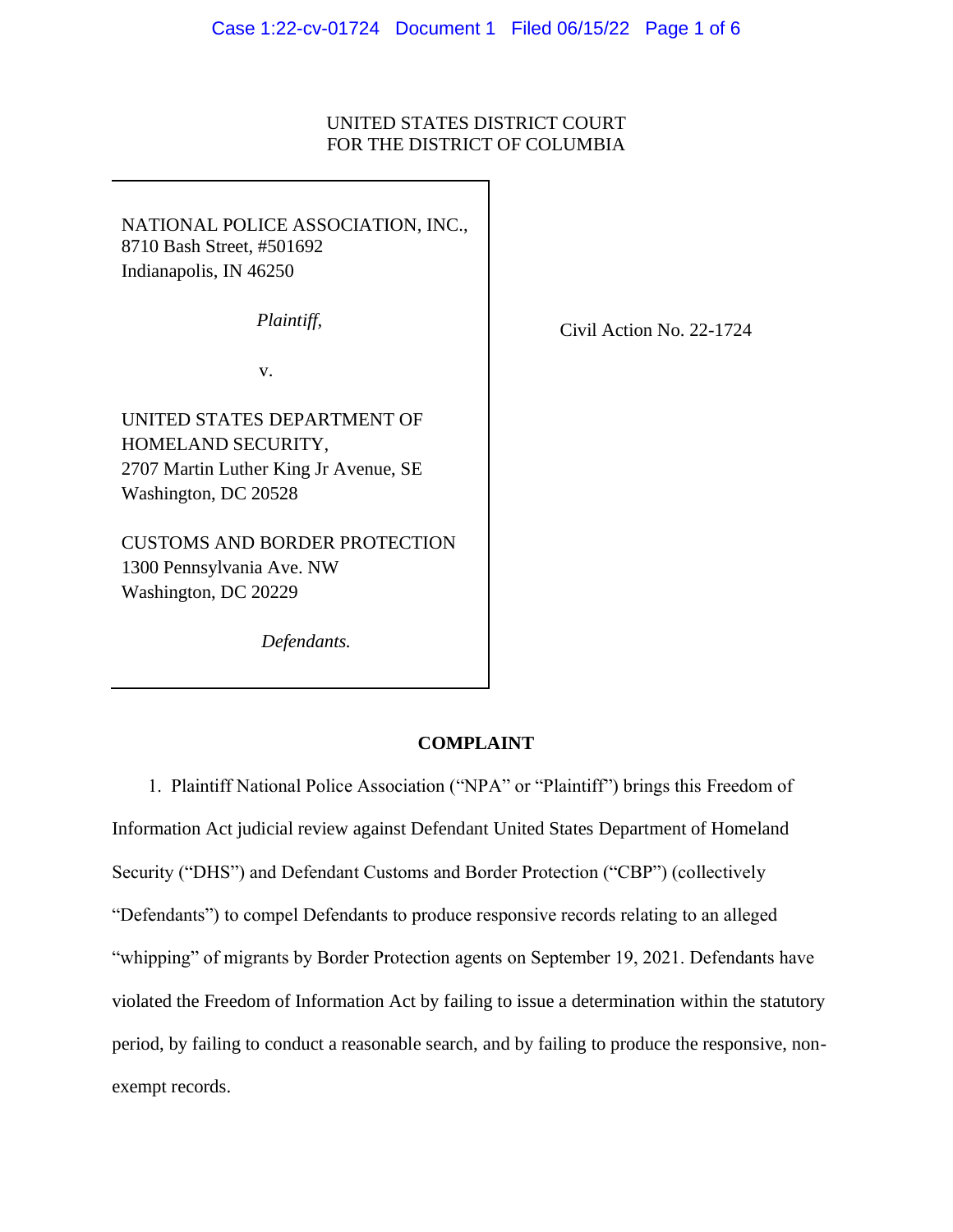### **PARTIES**

2. Plaintiff NPA is a nonprofit organization registered in Indiana with a principal place of business in Indiana. NPA made a FOIA request on February 22, 2022 to DHS.

3. Defendant DHS is a federal agency subject to the Freedom of Information Act, 5 U.S.C.

§ 552. Defendant CBP is a federal agency subject to the Freedom of Information Act, *Id.*

## **JURISDICTION AND VENUE**

4. This case is brought under 5 U.S.C. § 552(a)(4)(B) and presents a federal question which confers jurisdiction on this Court. *See* 28 U.S.C. § 1331.

5. The venue is proper under 5 U.S.C.  $\S$  552(a)(4)(B).

## **PLAINTIFF'S FEBRUARY 22, 2022 FOIA REQUEST**

6. On February 22, 2022, Plaintiff made a request to the U.S. Department of Homeland

Security (DHS) for the following:

1) all records depicting or describing the findings of the "investigative work" done by U.S. Customs and Border Protection's Office of Professional Responsibility on the September 19, 2021 incident. For purposes of this numbered request and for all that follow the term "the September 19, 2021 incident" means "Allegations made against or about United States Customs and Border Protection (CBP) agents "whipping" or otherwise engaging migrants attempting to cross into the United States in or near the Rio Grande River near Del Rio, Texas during the migrants' encounter with CBP agents on September 19, 2021. Photographs of this encounter were taken by El Paso freelance journalist Paul Ratje."

2) all records depicting or describing the conclusions of the "investigative work" done by U.S. Customs and Border Protection's (CPB) Office of Professional Responsibility on "the September 19, 2021 incident" as described above.

3) all records depicting or describing the analysis of the "investigative work" done by U.S. Customs and Border Protection's Office of Professional Responsibility on "the September 19, 2021 incident" as described above.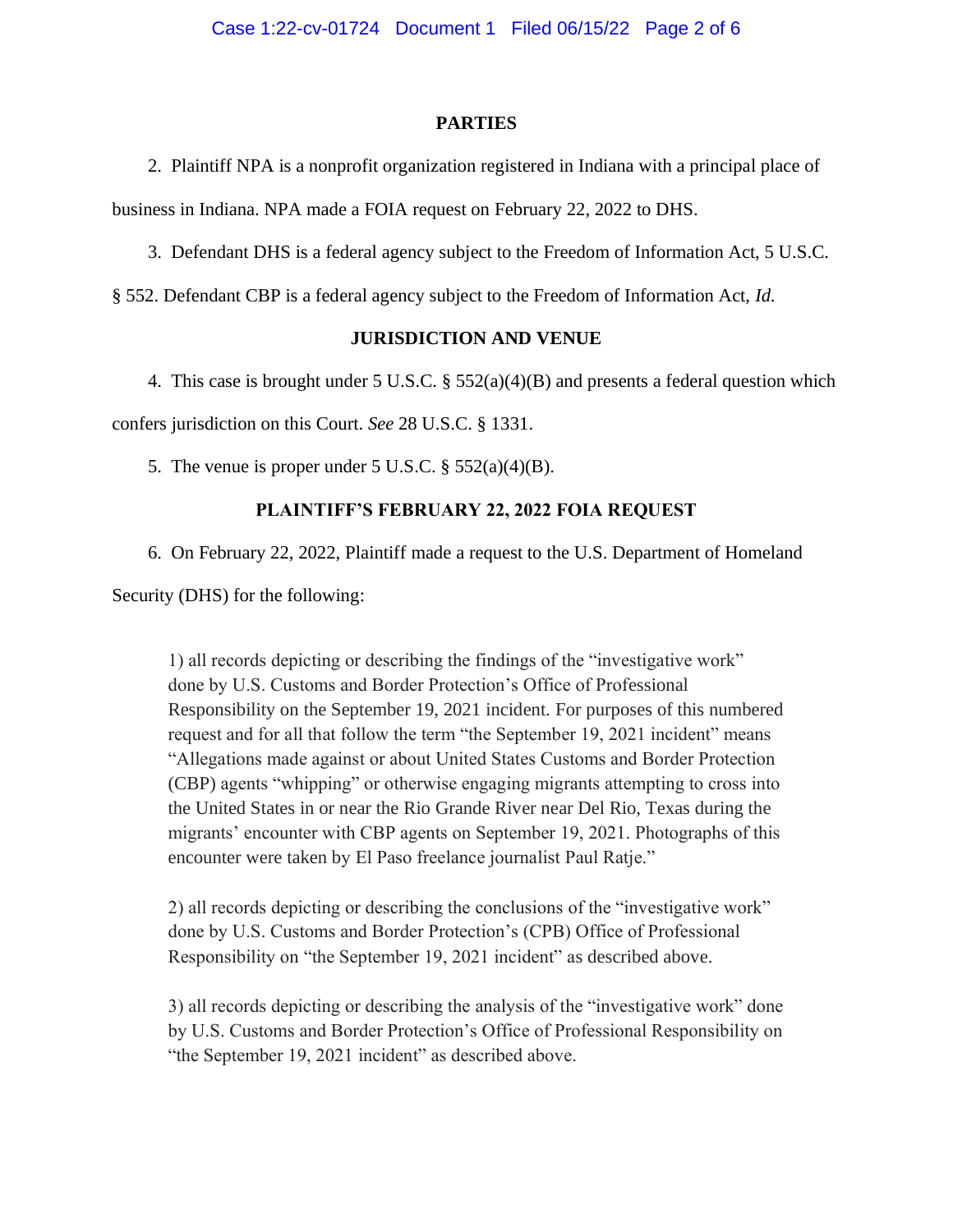4) all records of communications between the Office of the Secretary of the Department of Homeland Security and the White House referring to "the September 19, 2021 incident" as described above.

5) all records of communications between the Office of the Secretary of the Department of Homeland Security and the media referring to "the September 19, 2021 incident" as described above.

6) all records, including emails, texts and other communications from the White House staff to the Secretary of Homeland Security Alejandro Mayorkas or his staff mentioning or referring to "the September 19, 2021 incident" as described above.

7) all records, including emails, texts and other communications from the Secretary of Homeland Security Alejandro Mayorkas or his staff to the White House mentioning or referring to "the September 19, 2021 incident" as described above.

8) all records, including emails, texts and other communications from the Secretary of Homeland Security Alejandro Mayorkas or his staff to the Office of the Inspector General mentioning or referring to "the September 19, 2021 incident" as described above.

Ex. 1.

7. The request seeks records from September 18, 2021, to the present. *Id.*

8. DHS acknowledged receipt of the request on February 28, 2022 and assigned

reference number 2022-HQFO-00720. Ex. 2. DHS's acknowledgement transferred the

parts of the request regarding "investigative work" to CBP. *Id.*

9. CBP acknowledged receipt of the transfer on March 28, 2022. Ex. 3. It assigned tracking number CBP-2022-058909. *Id.*

10. CBP subsequently changed the tracking number to CBP-OC-2022-058909. Ex.

4.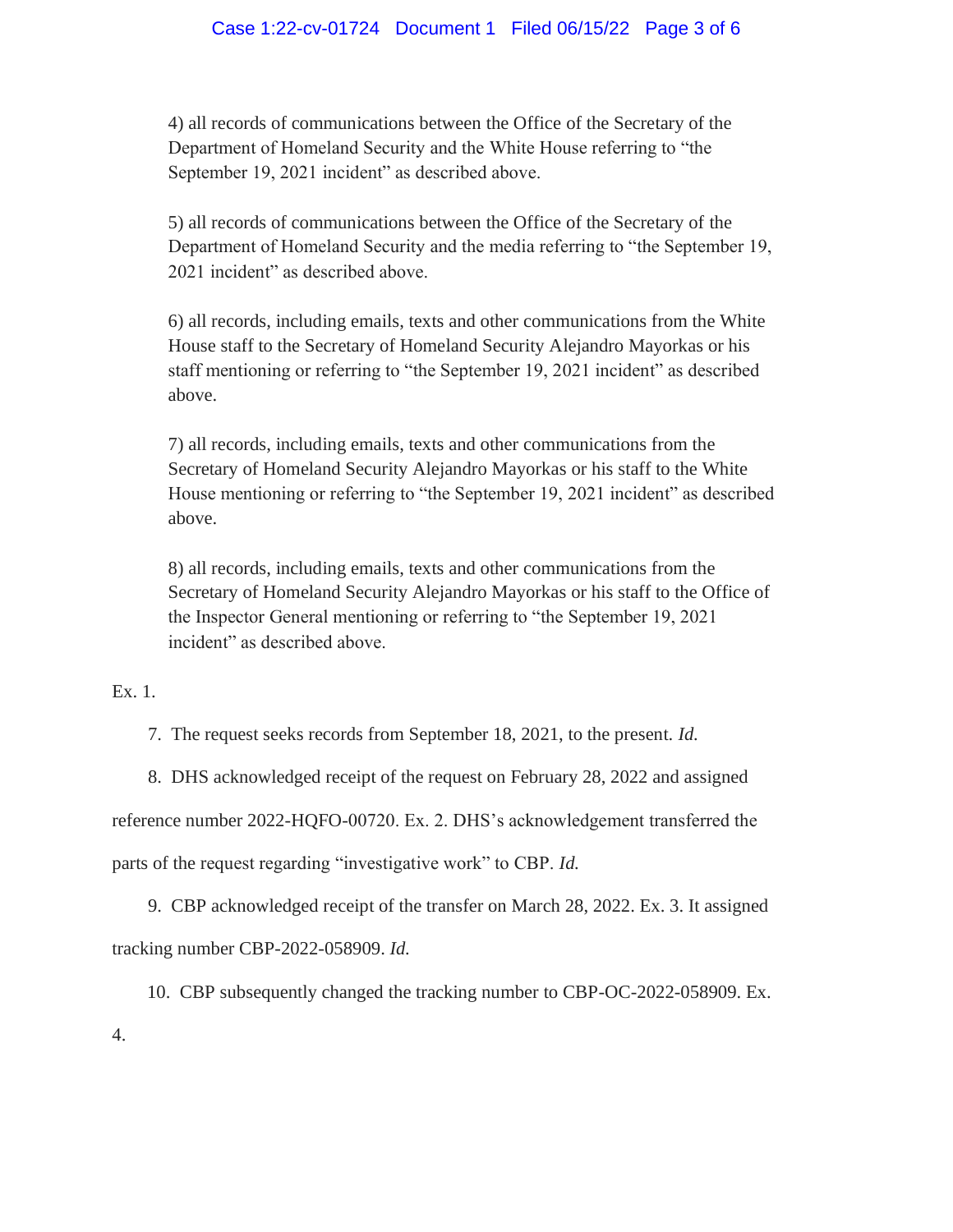## Case 1:22-cv-01724 Document 1 Filed 06/15/22 Page 4 of 6

11. Plaintiff sought an update on CBP's online portal which listed the "estimated completion date" for the FOIA request as April 25, 2022. Ex. 5.

12. On June 1, 2022, Plaintiff, after noting that the Estimated Completion Date (ECD) *supra* was obviously incorrect, sent CBP an ECD request. Ex. 6.

13. This ECD request was received by CBP on June 6, 2022. Ex. 7.

14. Plaintiff also sent DHS an ECD request via email on May 23, 2022. Ex. 8.

15. At the timing of filing, Defendants have not responded to Plaintiff's ECD requests.

16. As of the date of this filing, Defendants have not complied with FOIA, have not responded to ECD requests, have not issued a determination, and have produced no records responsive to Plaintiff's request.

# **COUNT I – DEFENDANT'S FAILURE TO ISSUE A DETERMINATION WITHIN THE STATUTORY PERIOD**

17. The above paragraphs are incorporated by reference.

18. The request seeks the disclosure of agency records and was properly made.

19. Defendants are federal agencies subject to FOIA.

20. Included within the scope of the request are one or more records or portions thereof that are not exempt under FOIA.

21. Defendants have failed to issue a determination within the statutory deadline.

## **COUNT II – DEFENDANT'S FAILURE TO CONDUCT A REASONABLE SEARCH**

- 22. The above paragraphs are incorporated by reference.
- 23. The request seeks the disclosure of agency records and was properly made.
- 24. Defendants are federal agencies subject to FOIA.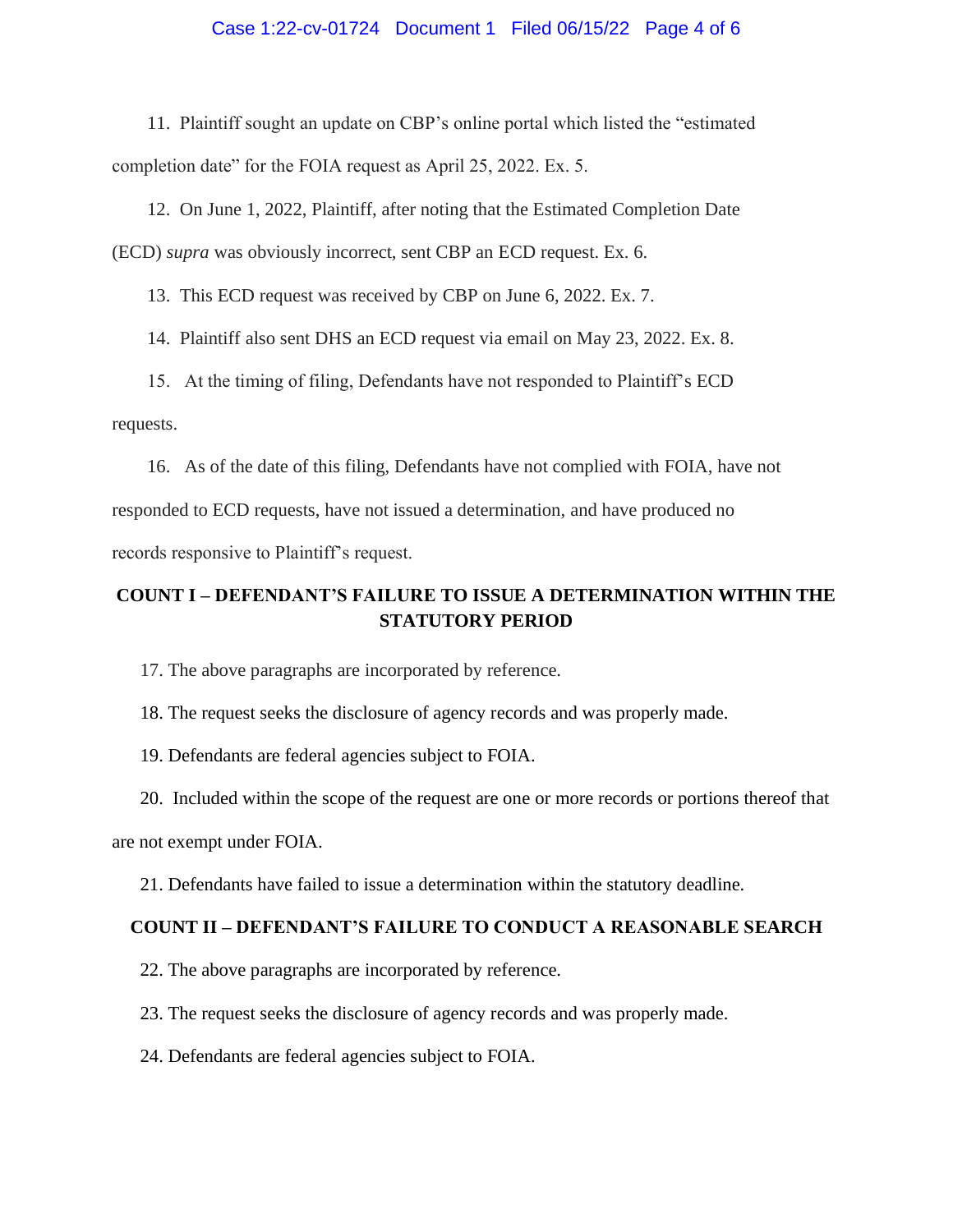25. Defendants have failed to conduct a reasonable search for records responsive to the request.

## **COUNT III – DEFENDANT'S FAILURE TO PRODUCE RECORDS**

26. The above paragraphs are incorporated by reference.

27. The request seeks the disclosure of agency records and was properly made.

28. Defendants are federal agencies subject to FOIA.

29. Included within the scope of the request is one or more records or portions thereof that

are not exempt under FOIA.

30. Defendants have failed to produce records responsive to the request.

# **COUNT IV – DEFENDANT'S FAILURE TO PROVIDE ESTIMATED COMPLETION DATES**

- 31. The above paragraphs are incorporated by reference.
- 32. The request seeks the disclosure of agency records and was properly made.
- 33. Defendants are federal agencies subject to FOIA.
- 34. Defendants have failed to provide an ECD upon request.

#### **WHEREFORE**, NPA asks the Court to:

- i. declare that Defendants violated FOIA;
- ii. order Defendants to conduct a reasonable search for records;
- iii. order Defendants to issue determinations;

iv. order Defendants to promptly produce all non-exempt responsive records or portions of records;

- v. enjoin Defendants from withholding non-exempt public records under FOIA;
- vi. order Defendants to provide Estimated Completion Dates;
- vii. award NPA attorneys' fees and costs; and,